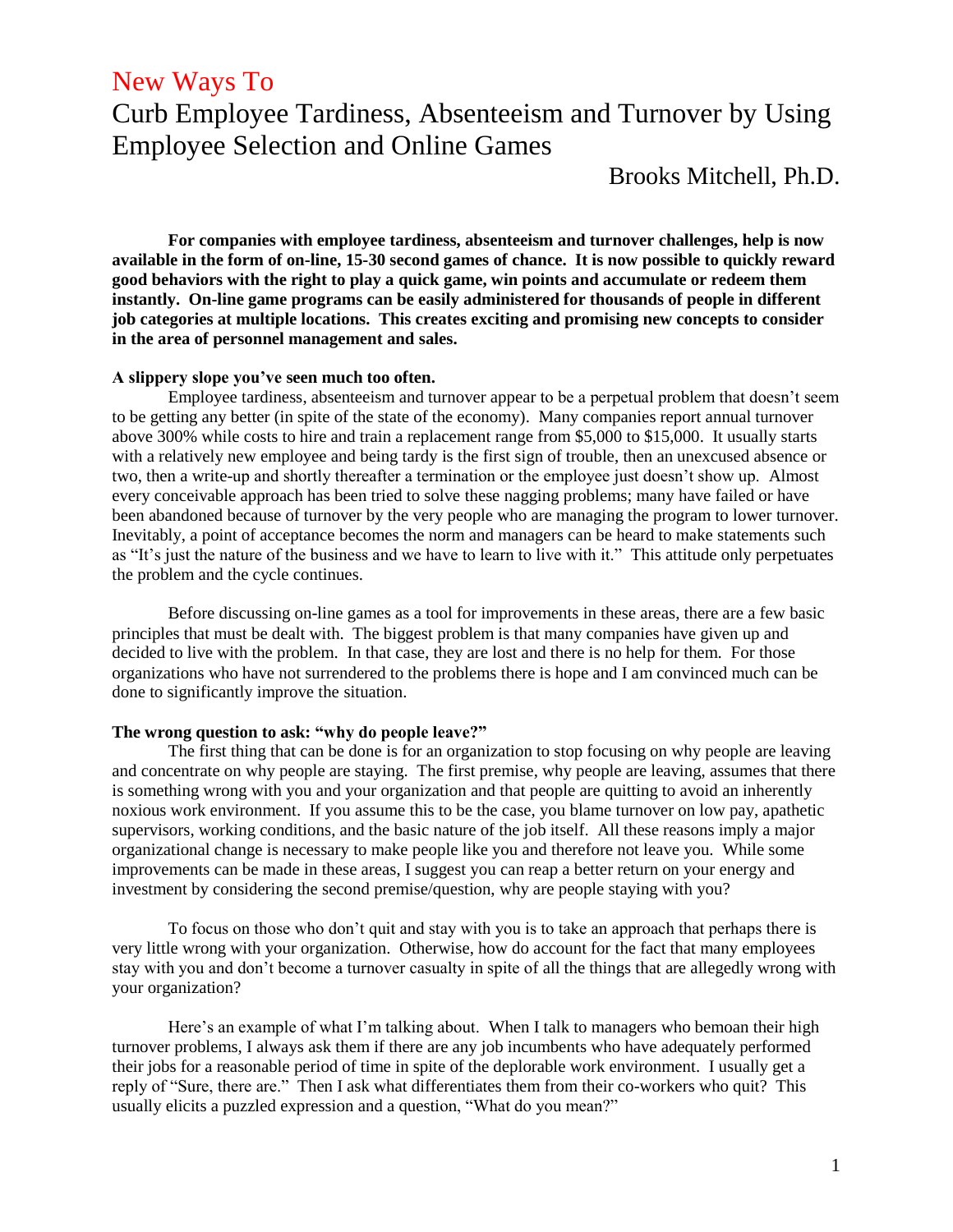I am saying that if you can understand the characteristics and nature of those who successfully remain on your "miserable" jobs, you could hire more people like them. Birth is easier than resurrection. I respectfully suggest that it is far easier to change who you hire than it is to change your organization.

This concept of matching people to jobs was thoroughly researched in the 1950s by a little-known but brilliant social scientist, Patricia Cain Smith. The basic conclusion of her work was there is no such thing as an inherently bad job; rather there are people who don't adapt well to certain types of tasks. In other words, the key to a mutually beneficial work relationship is to understand the basic nature of the job, incumbents who are successful at it, and to hire people with characteristics similar to the successful job holders.

This begs the question, how do you discover, define and measure the profile of a person who stays with you? The answer is thorough a criterion validity study which statistically compares the biographical (not personality) characteristics of satisfactory job incumbents versus those similar employees who abandon their jobs.

Sometimes this process is referred to as the weighted application blank or WAB. This procedure and its effectiveness are the subject of a book I wrote, "Bet on Cowboys, not Horses" which can be purchased at the Amazon and Barnes and Noble websites. The process will yield a series of organizational specific empirical weights which can be aggregated to form a scale to predict the probability of a person being a long tenure hire. Note that in figure one there is a significantly higher probability in the good range of scores than in the poor range. So, hire only applicants who score in the good range because they most closely match you successful incumbents.

Figure One



Before we examine the role of incentive rewards as a tool for controlling employee turnover, tardiness and absenteeism, there is a new concept to consider, online games. Games are now being played as a method of enhancing training, social relationships and productivity. The early measurable results have almost all been positive and now there is even an academic society, DIGRA (Digital Games Research Academy), devoted to the study of understanding workplace game-playing. A pioneer in the research of workplace games is Dr. Jeffrey Goldstein. He reports that **"workers who played online games were more likely to be better performers and have a more positive job attitude."**

#### **Games of skill vs. games of chance (the awesome power of random intermittent reinforcement).**

There are two basic types of online games, those of chance and those of skill. Most managers who first consider the integration of the games usually think of games of skill. While there is some value to these games, there are two significant problems with them. Skill-based games favor a player (usually younger) who has considerable previous experience with these types of online games. While the skill game is motivational to the experienced gamer, it is discouraging to the non-experienced game player. In most environments this is not acceptable. The other problem is games of skill usually require more time to play. On the other hand, games of chance such as a roll of the dice, spin of the wheel, pull the lever, a raffle drawing, etc. take little time, favor all players equally without regard to skill requirement and still provide the excitement and engagement of skill games. Games of chance harness the enormous power of random intermittent reinforcement. They reinforce the achievement and inject excitement into the accomplishment of a goal by generating a random (but controlled) outcome!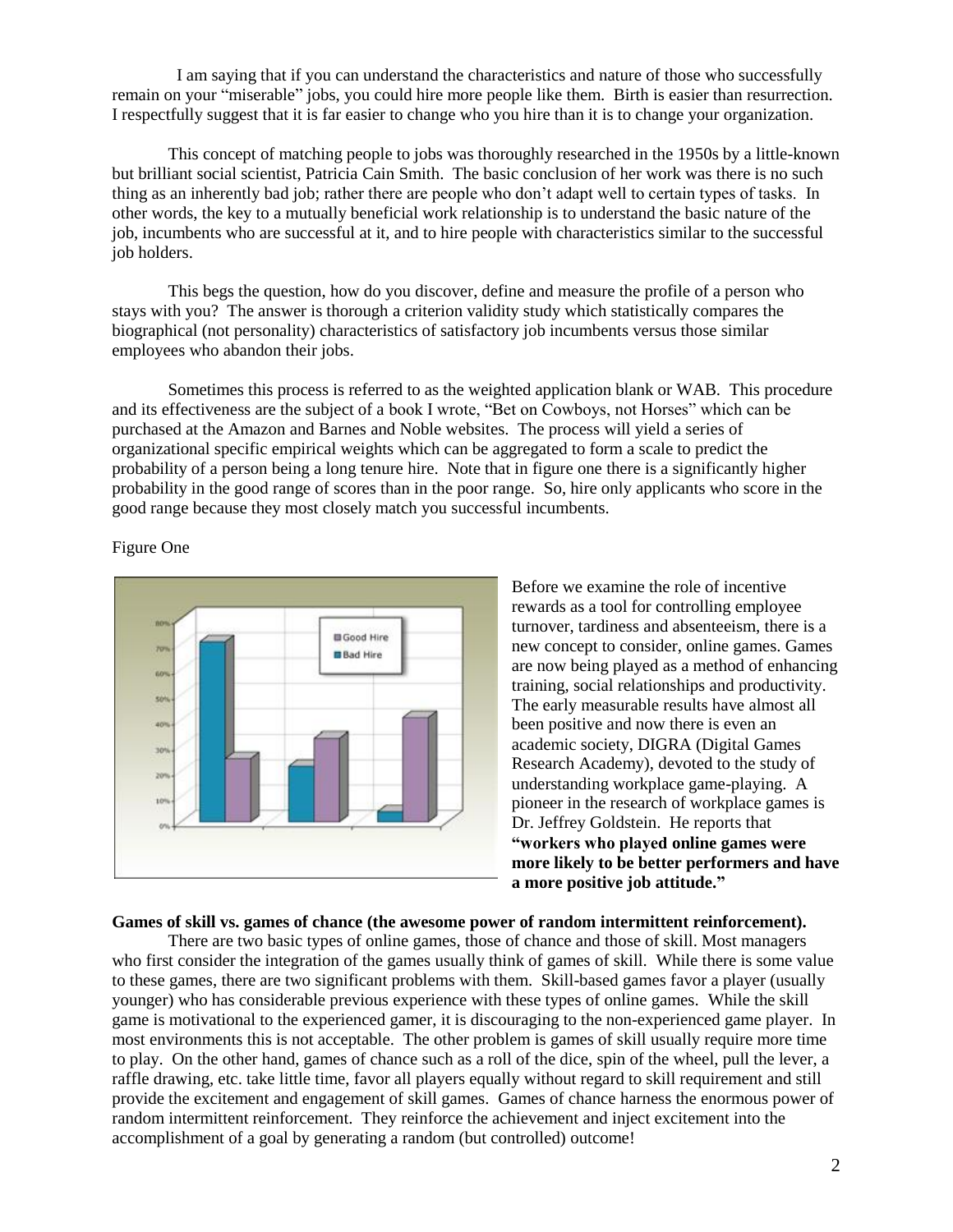## **The reward is not the game; it's the** *opportunity* **to play a game.**

I am convinced that the future of online games lies within the games of chance as opposed to games of skill. Think about it from this perspective, games of skill disproportionately reward those who have good game skills while games of chance can reward fairly those who have met organizational goals. Further, think about some of the reasons online games are useful.

- They provide recognition for job performance
- They create excitement
- They can motivate people to perform tasks to be rewarded with a game opportunity
- They can provide people with desired rewards

Most importantly games with random output can be used as incentives to drive workplace behaviors that reduce employee turnover, tardiness, absenteeism and increase sales.

To accomplish this, I am suggesting that behaviors which can improve employee turnover, tardiness, absenteeism and sales be immediately rewarded with "tokens" which can initiate an on-line game which yields random, intermittent (but controlled) outcomes. Random, intermittent reinforcement (outcomes which vary in strength and frequency) is reported by Aubrey Daniels, a well known behavioral psychologist, to be the most powerful reinforcement available to encourage the repetition of good behavior. The model is relatively simple.

Figure 2



While figure 2 is relatively straightforward, the impact on human behavior cannot be overstated. There are four critical aspects to consider to make this model effective in an organization.

1. Little behaviors lead to the accomplishments of big behaviors. For example, you will get better results by granting rewards to a student for completing daily homework than by giving them a large reward at the end of the semester for receiving a satisfactory grade. There are some good applications of this principle when it comes to reducing employee turnover, tardiness and absenteeism.

- 2. The more immediate the reward, the more powerful it is. This principle has been a missing link in the majority of incentive plans I have examined. Most of these programs offer large incentives (cameras, trips, watches) as rewards for the completion of a large goal (remember daily homework, not the four month grade). I think this "Big Reward" phenomenon has become engrained in the corporate structure because heretofore, without the Internet and its virtually unlimited capabilities, it was not possible to do otherwise.
- 3. For a reward to be a motivator, it must be something the recipient desires. The lack of adherence to this principle has compromised the effectiveness of most traditional incentive and reward programs as most administrators erroneously assumed that employees wanted merchandise, trips, etc. My experience has been just the opposite. An analysis of millions of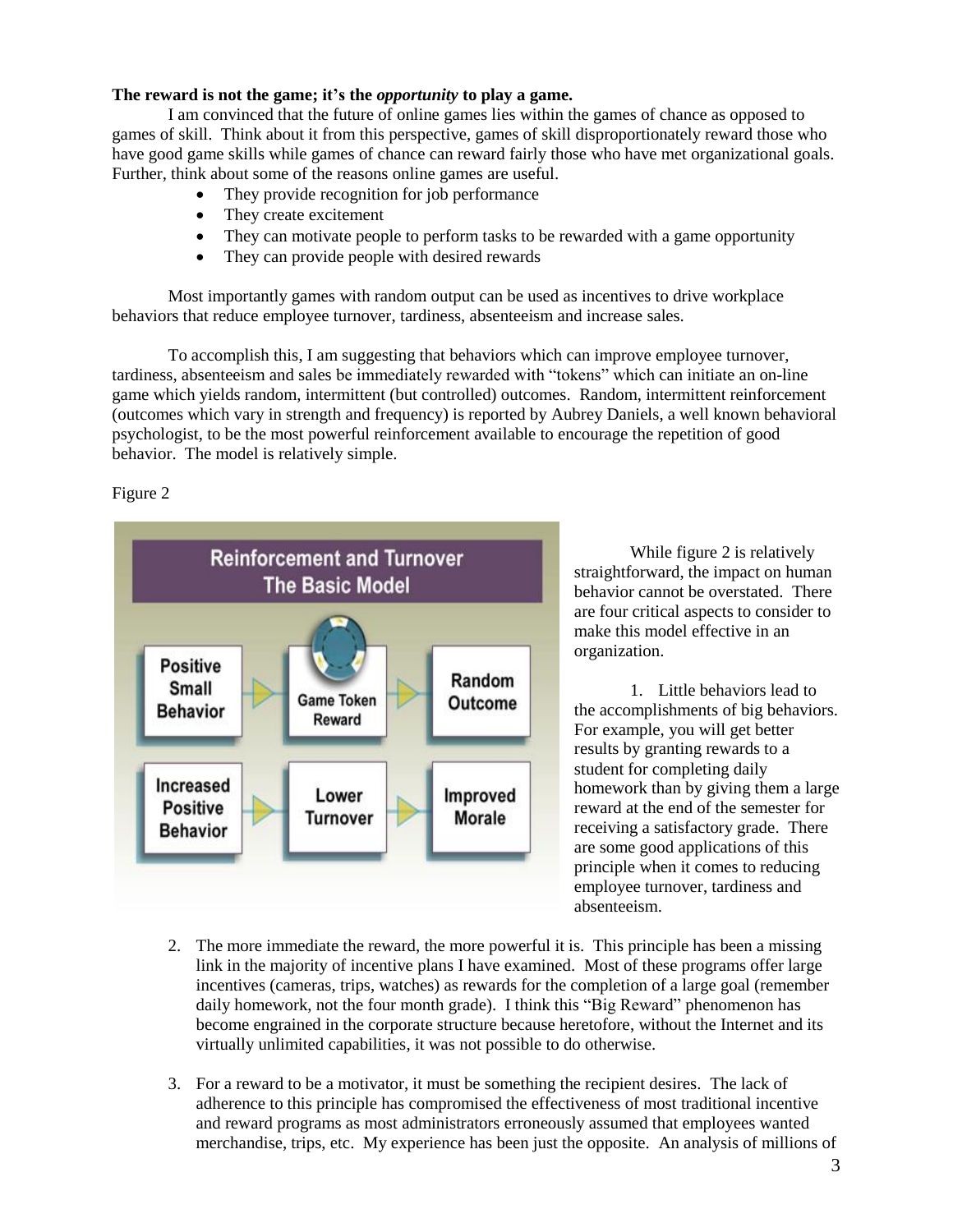dollars in incentive redemptions in call centers revealed that the vast majority of recipients preferred putting funds onto a debit card (fixed amount or refillable).

## Figure 3



Note that less than one percent of redemptions were for merchandise or items with company logos. This is good news for managers because of the fact that "game point winnings" can now be converted to re-loadable or fixed value debit cards such as now provided by VISA and MasterCard and instantly redeemed or accumulated for whatever the recipient wishes.

4. Increased positive behavior increases morale and job satisfaction. This is an often overlooked principle of human

motivation. Most people assume that the relationship is just the opposite. With this mindset, they will try to get people "pumped up" and hope that things will get better. Yet, workplace psychologists have known for years that people who perform better (stimulated and reinforced) will nearly always achieve a higher level of morale and/or job satisfaction. I emphasize that morale (and lower job turnover) is a result of achieving positive behaviors, not the result of a pre-behavior "pep talk."

## **Games and turnover, tardiness & absenteeism applied in the real world.**

As all of this relates to employee turnover, tardiness and absenteeism, it must be set in the framework of all effective and influential stakeholders: recruiting and hiring managers, supervisors, coworkers and the actual employee. This is depicted in Figure 4

Figure 4



The basic procedure is

1. Set measurable goals.

2. Identify small behaviors for each stakeholder

3. Reward those behaviors with game tokens

4. Allow people at their own discretion to convert game winnings to a stored value debit card and use the card to purchase what they want at millions of locations

5. Measure results

I have worked with hundreds of organizations to help them lower employee turnover, tardiness and absenteeism. The results of many of these studies are

reported in my book, "Bet on Cowboys, not Horses." Every organization I worked with had major problems with the way they reported turnover statistics. When I asked them what their turnover rate was, they always gave an annual statistic such as 125% per year. To do this is to put the focus on a large and remote goal. Companies would be better served to measure turnover in much more immediate terms. For example, one week, four weeks, etc. If you improve your turnover rate, your four-week retention will improve and hopefully so will your yearly rate.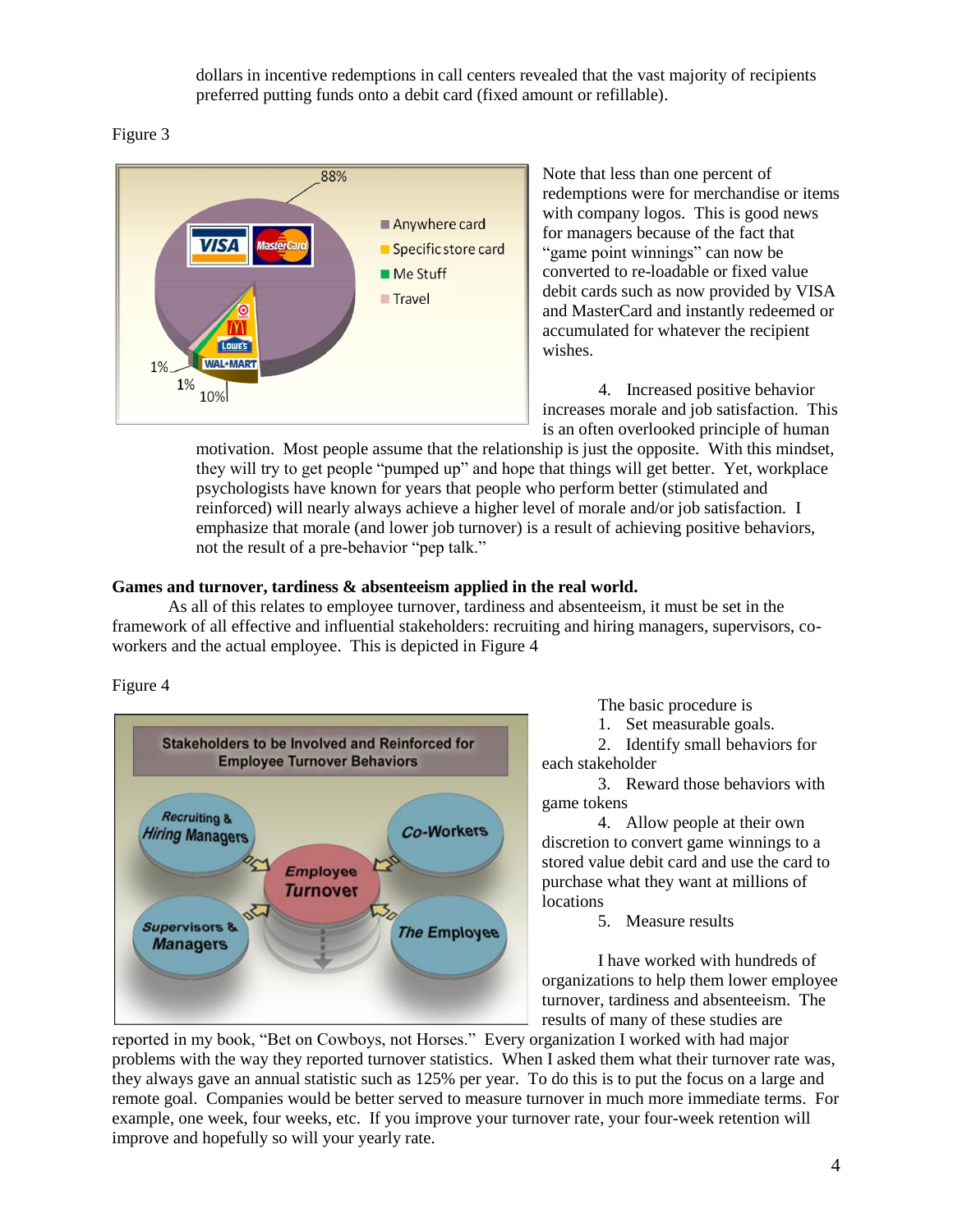## Figure 5



Remember, if your child completes their daily homework, they are much more likely to make an "A" in the class.

Also, early and often reinforcement of tenure accomplishes two significant advantages. One, it makes supervisor accountability more manageable. It is much more difficult to make excuses for one month's turnover results for one year's results. Two, early tenure reinforcement will help new hires to survive the inevitable stress of the new job.

The new job phenomenon was measured and reported on by psychologists at the prestigious Menninger clinic in Topeka, Kansas. The conclusion of their research was that any major life change, a new job certainly meets that requirement, will always be met with early disillusion and even depression. In the case of a new job, an all too common coping strategy is to quit as the situation appears to be hopeless to the fragile new employee. Yet, the Menninger psychologists conclude that the initial "blues" brought on by the life change to the new job nearly always diminishes and even improves with the passing of time. So anything which can be done to help the new employees get through the early "blues" will invariably increase the chances that they will hang in there and become a long-term productive employee. Games and rewards can do this.

## Figure 6



For example, suppose you establish an accomplishment and rewards schedule similar to the following:

Behavior – new employee shows up for work first day Employment supervisor: 5 game tokens

New employee: 15 game tokens *Note: a computer program can control the average payout of a game token. For example, any game token can yield/win a point value between 2 and 5,000, but the average will be 10 points*.

Behavior – New employee completes training Employment supervisor: 10 game tokens Training supervisor: 20 game tokens New employee: 50 game tokens

*Note: training classes are an excellent opportunity to reward the new employee with game tokens for a wide variety of accomplishments. To do so is to provide early reinforcement which in turn enhances the likelihood that the new employee will remain*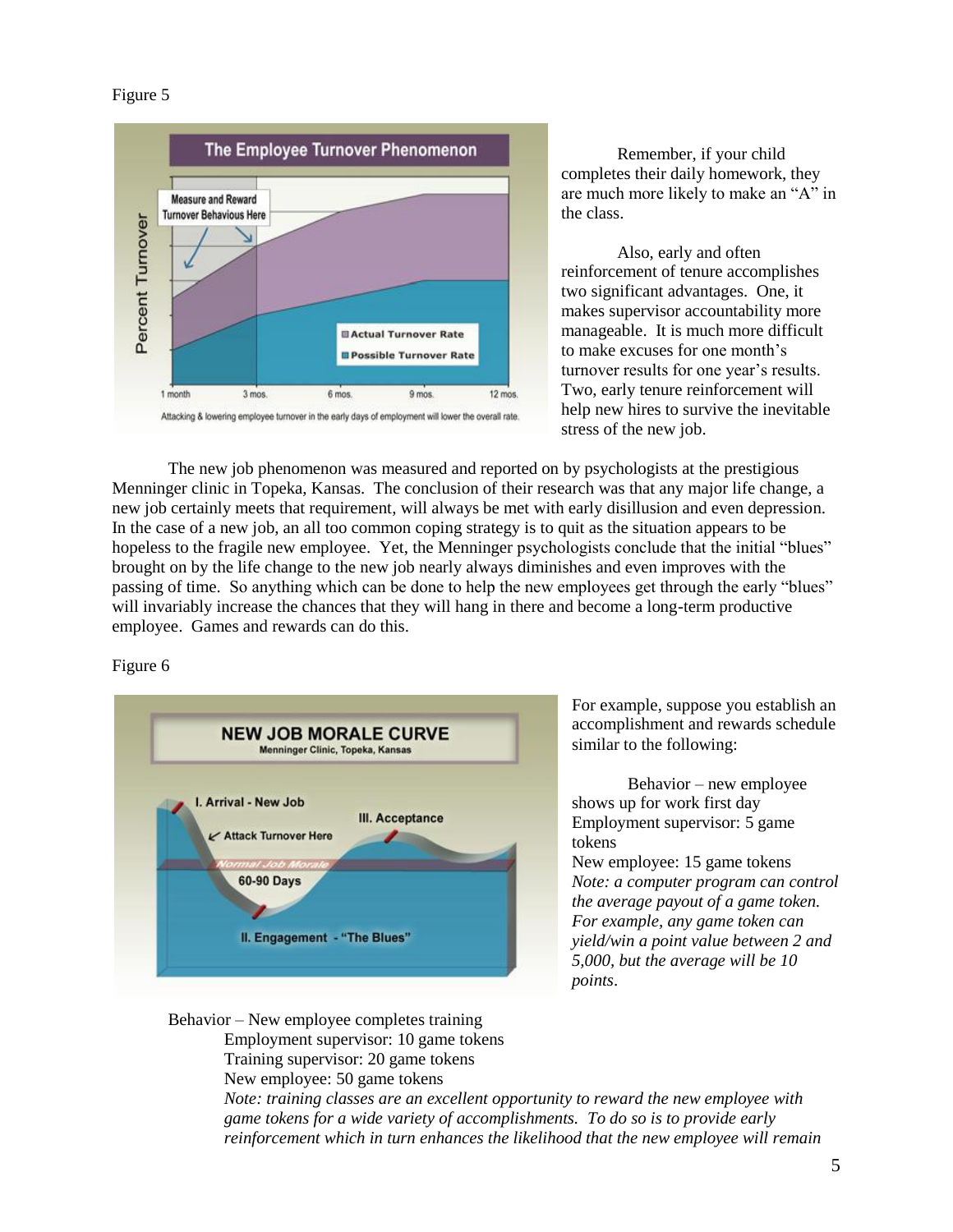*on the job long enough to transcend the blues stage.* 

Behavior – New employee has finished training and now completes one week on the job Employment supervisor: 20 tokens Training supervisor: 40 tokens New employee: 100 tokens Supervisor: 75 tokens Work group member: 10 tokens

There are two very significant patterns in this example: increased number of tokens given for the next event and decreased frequency of distribution! These patterns are the key to successfully hurtling the trough of "the blues" that is inherent within the New Job Morale Curve. Similar tokens and rewards could be given for other tenure achievements such as 1 month, 3 months, 6 months, etc.

Perhaps the most important behaviors to be identified and rewarded are those that deal with work group inclusion. This is consistent with the approach to employee turnover which focuses on why people stay on the job not why people leave it. Study after study has concluded that at the lower organizational levels, people remain on the job because they do not want to terminate meaningful and important social relationships with co-workers. Hence anything that establishes and nurtures job social bonds can only improve the turnover problem. With that in mind, here are a few behaviors which should be rewarded with game tokens:

- Everyone who introduces themselves to the new employee on the first day of work
- To co-workers and supervisors who take a coffee break or go to lunch with the new employee
- To co-workers who car pool with the new employee
- To co-workers who bring cookies to work. This implies nurturing, sharing and bonding
- To employment and training supervisors who visit the new employee to see how things are going
- To supervisors, managers, and co-workers who write personal welcome notes or email to the new employee
- To co-workers who refer a potential new hire. It is a well established principle new hires that were referred by existing employees are much more likely to be successful as employees. I think it is possible to segment this behavior into smaller related behaviors, for example,
	- o The referral itself. (Even if the referral was not hired)
	- o Getting attendance at an open house for prospective employee
	- o Employment of the referral
	- o Various start and extended anniversary dates
- To all group members when the new employee reaches a critical anniversary date such as 60 days.
- Attendance at extra-curricular events such as open houses, picnic, parties, luncheons, etc.

These are just a few of the incentive and reward ideas I have that are related to employee turnover. Undoubtedly, there are many more behaviors creative stake holders can develop.

Employee turnover, tardiness and absenteeism are not inevitable and those organizations who view them as such are condemned to live with it and experience a myriad of compounding consequences on organizational stability and effectiveness. The cycle can be stopped and reversed with focused attention and incentives now available via the Internet. The steps required to do this are relatively simple and straightforward.

- 1. Refuse to accept turnover, tardiness and absenteeism as the nature of the job
- 2. Identify and reward small behaviors that will improve the situation
- 3. Reward stake holders with incentives they really want, not what you think they want